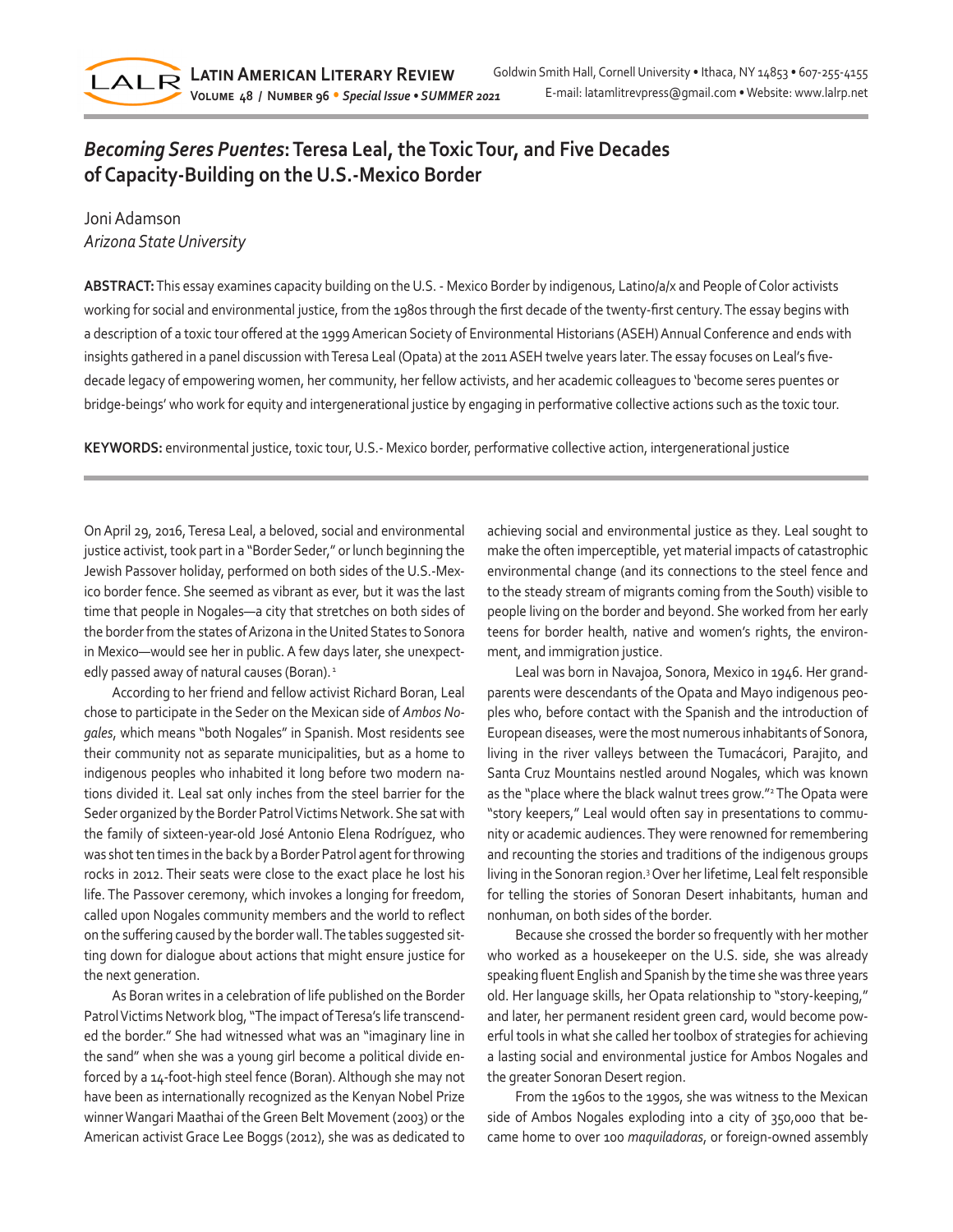plants (Di Chiro "Living" 116). The exponential proliferation of these factories, especially after the signing of the North American Free Trade Agreement (NAFTA) between Mexico, the United States, and Canada, led to a steadily growing flow of migrants from the interior of Mexico and other Latin American countries into Nogales. In the first few months after taking their jobs, they were usually homeless. Building on her experiences in the 1960s working with Cesar Chavez and the United Farm Workers Union (UFWU), and specifically her work educating women in the fields about the dangers of toxins,<sup>4</sup> Leal recognized the need to go beyond witnessing of injustices to taking action.5 With women working in the maquilas, she co-organized Comadres (co-mothers), whose primary goal was to empower women to stand up for their rights and exchange information about the chemical toxicity of the materials they were handling in the workplace; Comadres also worked to locate places for workers to build homes, gain access to potable water, and develop "income-generating strategies, such as weaving and sewing co-ops, to supplement their poverty-level wages" (Di Chiro "Living," 118).

In what follows, I focus on the ground-shifting work of Comadres from 1999 to 2011, with an eye towards the use of the "toxic tour" to build an activist and academic network throughout the region. As cultural geographer and environmental justice scholar Giovanna Di Chiro explains in an article more detailed than I have space for here, toxic tours deliberately play with notions of tourism and ecotourism ("Bearing" 277-279). By the 1990s, these tours had become an educational and political tool offering community organizations a way to tell their stories by offering "brief snapshots into the lived realities of people struggling with the devastation of toxic pollution" while also inviting "tourists" to see some of the more positive features of the community (Di Chiro "Bearing" 291). This essay begins with a description of a toxic tour taken by Giovanna Di Chiro at the 1999 American Society of Environmental Historians (ASEH) Annual Conference where she met Teresa Leal. I then briefly describe a "mini-toxic-tour" offered to Di Chiro and myself in 2000, and end with some of the insights gathered in a panel discussion with Teresa Leal at the 2011. The essay look backs at Leal's fivedecade-legacy of empowering women, her community, her fellow activists, and her academic colleagues to "become *seres puentes*, 'bridge-beings'" who work for equity and intergenerational justice by engaging in performative collective actions, such as the toxic tour and the Border Seder.<sup>6</sup>

# **Coalitional Activism, Environmental Justice Critical Studies, and a Training**

Like other environmental justice organizations in the 1980s and 1990s in the United States, Leal and her Comadres began leading "toxic tours" for city and state officials, church councils, Environmental Protection Agency officials, and others. As Giovanna Di Chiro explains in "Bearing Witness or Taking Action? Toxic Tourism

and Environmental Justice" (2000), these tours were a kind of performance piece involving "tourists" in a work of cultural production that could creatively contradict notions of what was becoming known popularly in the 1980s and 90s as "the ecotour" ("Bearing" 277-279). The notion of a "toxic tour" plays with the conception of an ecotour, which take tourists to a threatened ecosystem to help preserve and conserve wild species. The toxic tour, in contrast, would take tourists to the places and neighborhoods where groups of people are burdened inequitably with the toxic byproducts of industrial society. When she wrote this essay, Di Chiro was no stranger to the toxic tour. She had already participated in several. In 1999, she had been on the plush, air-conditioned bus that transported a group of academics attending the ASEH Annual Conference in Tucson, Arizona, on an "environmental justice" toxic tour. Led by Nogales Comadre Teresa Leal and her fellow Tucsonans for a Clean Environment activists Rose Augustine and Anne Montaño, the tour traveled first to downtown Tucson Barrio El Agujero and the Connie Chambers Public Housing Project—both neighborhoods that were dealing with toxic assaults from nearby polluting facilities. The group then traveled to Nogales. Speaking in clear, commanding voices into the bus's P.A. system, recalls Di Chiro, Leal, Augustine and Montaño recounted painful stories and appalling statistics of unusually high incidences of neurological disease, miscarriage, and birth defects suffered by the low-income, indigenous, and Latino residents of these two sister communities. This ASEH tour was among the first offered by Comadres to members of an academic organization. Going forward, they would also offer tours for the Association for the Study of Literature and Environment (ASLE) and the American Studies Association (ASA).

One year before Di Chiro's ASEH tour, in 1998, I met Teresa Leal at an Environmental Justice community training in Tucson, Arizona. I was finishing *American Indian Literature, Environmental Justice and Ecocriticism* (2001), a book that would become the first ecocritical study of the environmental justice (EJ) movement and an emerging canon I called 'the literature of environmental justice' (129-130). I was researching the ways that novelists were beginning to fictionalize the work of environmental justice activists and represent an emerging movement that was building on the activism of Black, Indigenous, Latino/a/x, Feminist, and People of Color groups who were building on the shoulders of their Abolitionist, women's suffrage, Civil Rights and Farm Worker movement forebears (Adamson *American Indian Literature*, 47, 29). I wanted to better understand the fictional environmental justice characters I was reading about in novels such as Leslie Marmon Silko's *Ceremony* (1977) and Ana Castillo's *So Far from God* (1993).

Castillo, for instance, does not specifically call her fictional characters' actions "environmental justice activism." However, on her acknowledgement page, she thanks members of the Southwest Organizing Project (SWOP). This real-world environmental justice group seeks to empower New Mexican communities to realize racial and gender equality and social and economic justice.<sup>7</sup> In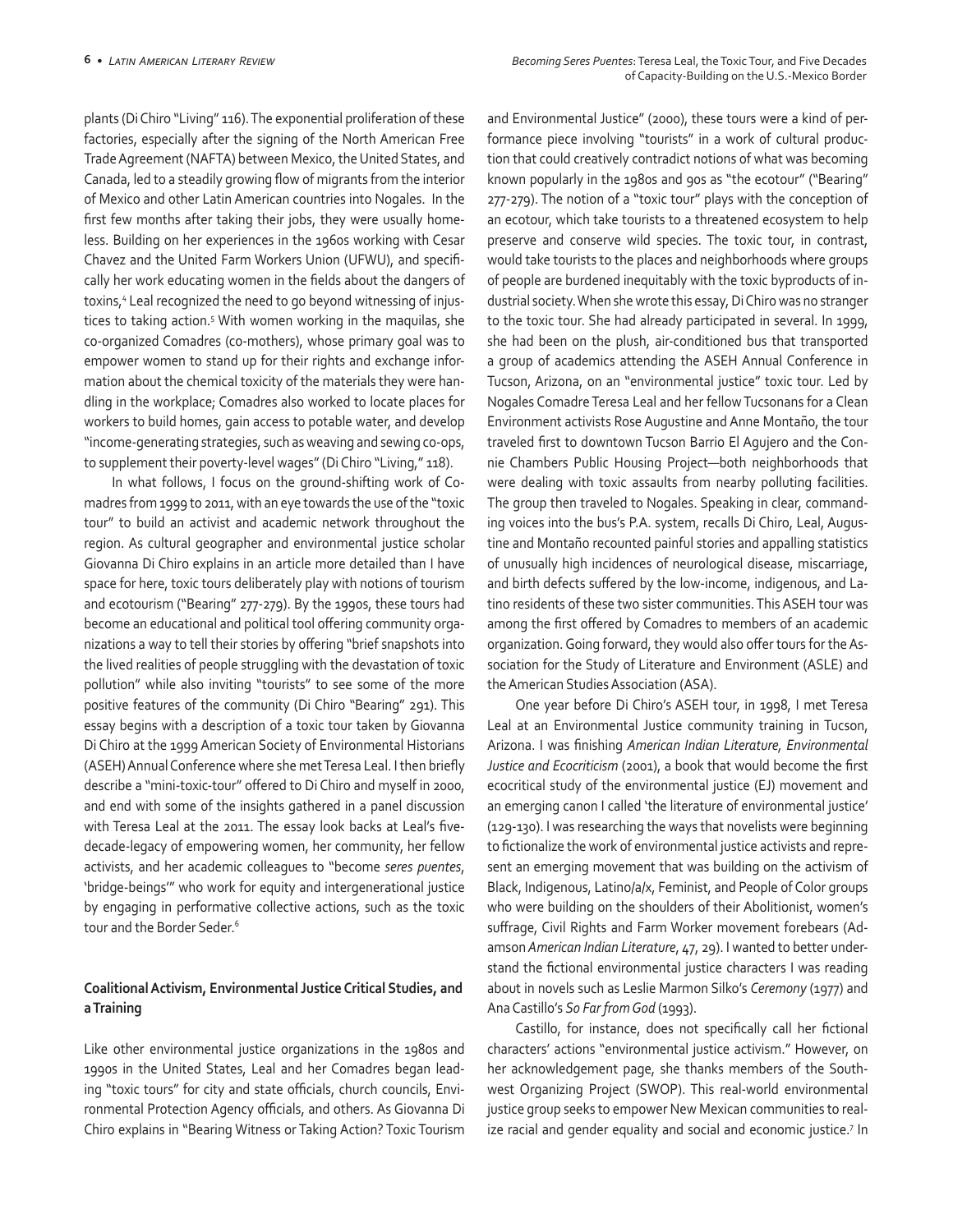the early 90s, SWOP aimed to educate community members about the role that multinational corporations were playing in undermining the sovereignty and health of indigenous and Latino/a/x communities. They organized educational initiatives aimed at building community capacity to protect local cultures, lifeways, and ecological systems from outside political forces exerted by high-tech and extraction-type industries. There are clear connections in the novel to the issues and organizing activities of SWOP—and to similar issues around which Comadres in Nogales were organizing. Sofia, the main female character is mother to four daughters, and decides to run for mayor and organize a group of comadres that will work on behalf of her impoverished New Mexican community. Sophia and her fictional comadres are not only providing their community with opportunities for education; they are raising questions about the toxic contamination caused by the "high-tech" industries located in nearby urban areas where their children are moving to take jobs and escape the high unemployment in their own communities. The concern over toxins links Castillo's fictional comadres to the real-world efforts of the Comadres organization to assist maquila workers, who are mostly poor women of indigenous and Latino/a/x decent. Castillo depicts labor exploitation and toxic contamination when one of Sophia's daughters, Fe, takes a job in a factory where she is exposed to chemicals used in the process of building weapons for the Pentagon. Shortly thereafter, Fe miscarries a baby, and her family begins smelling chemicals on her breath. Her ghastly death clearly alludes to the kind of chemical handling and dumping which workers employed by multinational industrial plants are routinely required to perform.

At the training in Tucson, I will never forget the electrifying energy Leal exuded in her presentation on the fight against toxins, but also how clear it was that Ana Castillo was inspired by the women of Comadres, SWOP, and also the cohosts of the training, Tucsonans for a Clean Environment (TCE). Historically, this grassroots group has been one of the very few environmental justice groups to win a lawsuit against a multinational corporation. TCE sued Hughes Aircraft Company on behalf of hundreds of mostly Latino/a/x and indigenous Southside Tucson residents who had been exposed to trichloroethylene-contaminated water. Trichloroethylene, an industrial solvent used to clean aircraft parts, had been dumped into the area's sewage system by Hughes from the late 1940s. By the 1980s, this chemical had seeped into the aquifer from which drinking water was drawn and triggered massive illnesses, including cancer, lupus, central nervous disorders, and birth defects. In June 1991, they won their case, with Hughes settling out of court for \$84.5 million dollars, a sum that the community used to fund a neighborhood center and health clinics (Adamson *American Indian Literature,* 183). This case involving Hughes Aircraft likely contributes some details to Castillo's description of the factory where character Fe works.

Leal's command of toxics issues in real-world communities in the Southwest was clear in every presentation she gave but she also studied anthropology at the National Autonomous University

in Mexico City after high school. After becoming a mother, her passion turned towards reading history, which she did voraciously. This explains why, as an adult, she would become a widely recognized historian and curator at Pimeria Alta Historical Society on the U.S. side of the border. Known to university professors and students throughout the region, her encyclopedic knowledge of Mexican heritage and history, combined with her linguistic genius, allowed her to take, at different times in her life, part-time work as an editor, a reporter for several newspapers, and a translator for high-profile visitors to the border, including National Public Radio reporters and U.S. Presidential Cabinet Secretaries. She ran a bilingual radio callin program for several years that reached both sides of the border and provided a forum for public education on many regional social justice and immigration issues. She also worked with Sonoran Environment Research Institute, Inc. (SERI),<sup>8</sup> which partners with lowincome and minority communities to protect the environment and improve community health, especially among native and Latino/a/x women living along the border.

During the years in which the Tucson lawsuit proceeded through the courts, Comadres began networking with Tucsonans for a Clean Environment and other EJ groups. Teresa and other Comadres could see the neon green and rust-colored effluent being discharged from one or another maquila – Sony, Canon, General Motors, Guess, Samsonite – directly into the sewage systems or into the dry riverbed of the Santa Cruz River. Leal learned how to gather water samples from the springs and rivers in Nogales and submit them to Grupo Ecologista Independiente, a group of scientists and activists, for chemical analysis (Adamson et al. *EJ Reader*, 45-46; Di Chiro "Living," 121). By the 1990s, Leal recalled, it was clear that there was "a need for a broader network of community based and independent trade union groups at the US-Mexico border." 9 Comadres, Tucsonans for a Clean Environment, SWOP, and over 80 other grassroots indigenous and labor groups came together in Albuquerque, New Mexico, to form the Southwest Network for Environmental and Economic Justice (SNEEJ). The aim of SNEEJ was to teach people about the law and about strategies that could help them defend and protect their cultures, identities, lifestyles, and environments. Workshops were held to network communities and strategize about fund-raising (Adamson et al. *EJ Reader*, 51).

Leal was invited to join SNEEJ "along with other activists from [Mexico]." However, she "happened to be the only one from the Nogales area" with a green card and therefore the only woman who could travel to Albuquerque.10 Within a short time, she was elected to serve SNEEJ as cochair of the Coordinating Council. In this capacity, she helped organize campaigns at the local, national, and international levels. This work also took her to meetings around the world including, in 1991, the First Annual People of Color Environmental Leadership Summit in Washington, D.C. This defining moment in the environmental justice movement's organization brought over 300 community leaders from the United States, Canada, Central and South America, and the Marshall Islands together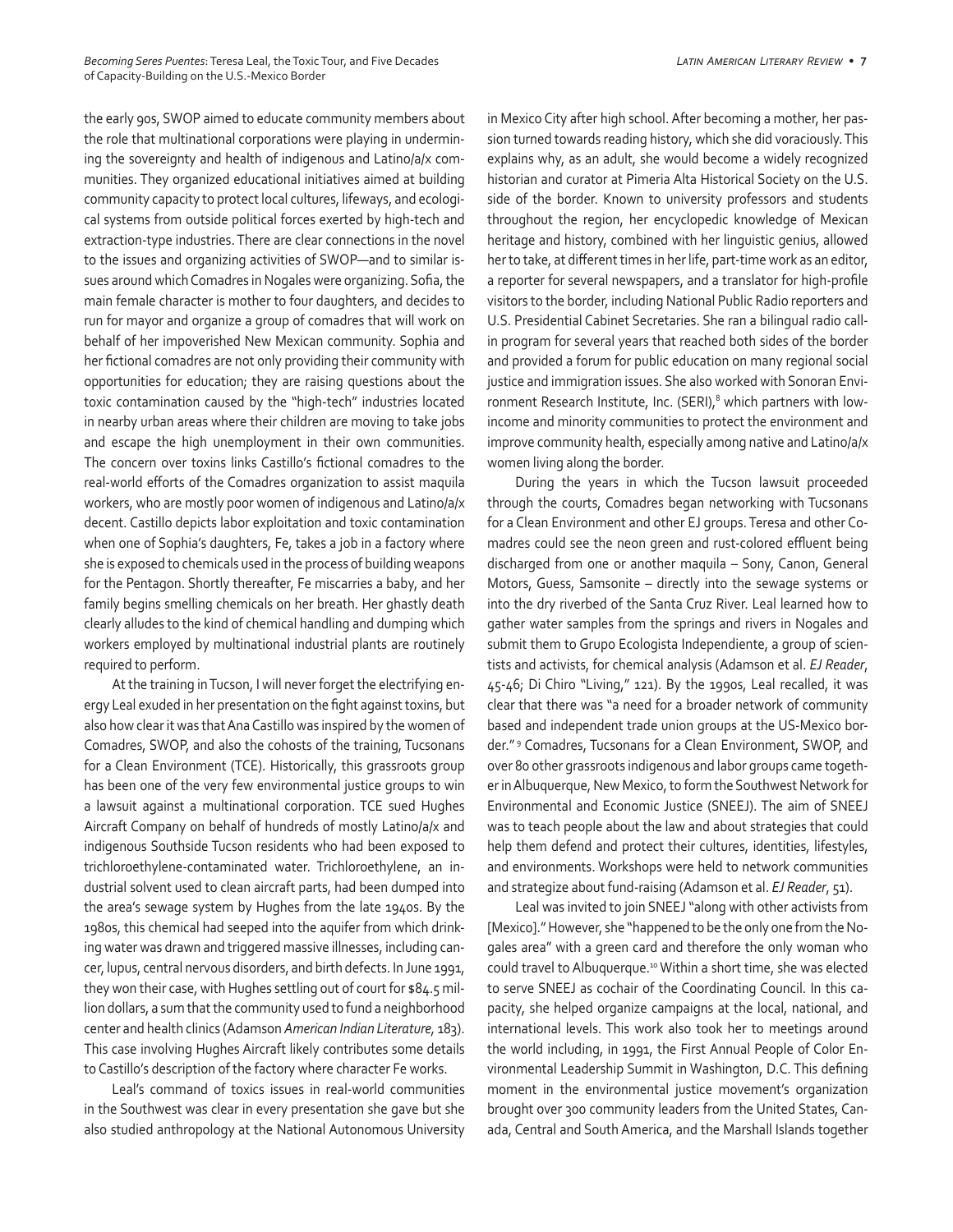to draft a set of *17 Principles of Environmental Justice* that would guide an emerging political process to pursue environmental justice in all the places people "live, work, play, and worship" (EJnet.org). The winning outcome of the Tucson lawsuit was another defining moment, and at the training I attended, Leal, as a "keeper of the stories," recounted this movement history. One year later, Leal met Di Chiro at the 1999 ASEH Conference. In communication with us both, she suggested that we join her for a private "mini-toxic-tour" of Tucson, Nogales, and the Santa Cruz River watershed.

#### **Mini-Toxic Tour: Traversing the Santa Cruz River Watershed**

After picking up Di Chiro at the Tucson airport, spending time with Rose Augustine, then leaving Tucson to head south to Nogales, we picked up Leal at the Pimeria Alta Historical Society and headed across the international border. To reach Nogales' industrial park district, I drove through streets teeming with midday shoppers, school children lugging heavy backpacks, and North American tourists seeking bargains. Leal was keen for us to see the parts of the Santa Cruz River watershed that were still clean, because they were upstream from the maquiladoras. We followed the river south on eroded, washboard roads so rough that the oil cap on my Geo Prizm shook off! For several miles, unbeknownst to us, the oil was splattering under the hood, and spilling out on the dirt road. By the time we noticed, the oil was completely drained. We stopped the car, wondering if we should wait for another driver to come along on the completely isolated road or risk driving several miles to the next *eijido* (communal farm) with an empty oil pan. Before long, a military cargo truck full of armed Mexican troopers stopped and asked if we needed help. Teresa explained our situation, and in a moment that I later thought foreshadowed a future in which water will be the most precious natural resource, we traded three big plastic bottles of water for enough oil to get us back to the *colonias* we planned to visit. I have thought of that moment often, especially when I remember how Leal was fighting on two fronts at once: to find accessible sources of potable water for people living in the *colonias* with no public services, and to keep the Santa Cruz watershed free of toxins and healthy for future generations of humans and nonhumans.

I tell this anecdote because it is so important to note that Leal's concern for the place she lived was not focused solely on the human. She understood that "nature" could not be defined outside the parameters of human activities and that human and nonhuman health were inextricably entwined. She explained to us that the Santa Cruz River originated in the Canelo Hills on the Mexican side of Nogales, then flowed north to Tucson, then to Phoenix, where it joined the Salt and Gila Rivers, and eventually flowed into the Colorado River. Thus, chemicals dumped into the Santa Cruz in Mexico would eventually reach the most critical watersheds of North America, killing fish and birds along the way. As Leal said at the environmental justice training where I first met her, "pollution does

not need a passport to cross the border." Like her Opata ancestors, she had appointed herself the keeper of the river's story, and determined that she would tell it to as many people as possible, whether on toxic tours, at academic conferences, or in community trainings. She worked closely with the Audubon Society and joined with the Sierra Club to sue the Environmental Protection Agency for allowing toxins to flow into the river and kill birds and fish. By working with activists such as Leal, the Sierra Club—and other mainstream environmental groups—that had previously focused on wilderness conservation and preservation but consistently failed to address the issues that concerned people of color, such as corporate contamination of their neighborhoods or uranium mining in sovereign Indian nations, began to temper their definitions of "nature" to include the places that diverse peoples live, work, play and worship.

On our private tour, Di Chiro and I had witnessed the ways in which Leal traversed multiple borders— political, geographic, cultural, epistemic – on a daily basis to produce an engaged environmental expertise that articulated diverse indigenous and scientific knowledge systems, both professional and lay, as she built a transnational advocacy network devoted to environmental justice on the border (Di Chiro "Living" 113).<sup>11</sup> Over the next twelve years, we would continue our conversations, collaborations, and border crossings with Leal as we sought to bridge the gap between academia and activist communities in support of the environmental justice movement. Together, we organized toxic tours, symposia, and panel presentations at major conferences. For each, we leveraged the resources of our universities to find funding and honoraria for activists from communities such as Ambos Nogales to attend academic conferences, since most lack resources for travel and because we determined that they should be compensated for their valuable time. In this way, we began "building bridges" between activists and academics that typically did not meet in the same places.

Out of some of these meetings and related research, new fields, including Environmental Justice Critical Studies and the Environmental Humanities began emerging. Today these fields have produced a vast literature of case studies, demographies, and statistics proving that globalization and development are contributing to toxic dumps, species extinctions, deforestation, erosion, and acidifying oceans (e.g., Adamson et al.; Pellow et al.) Engaging in intersectional analysis that focuses on these problems, and which borrows from women's studies, gender studies, ecofeminist studies, critical race studies, ecocriticism and ethnic studies, scholars who focus on environmental justice are concerned not only with public policy, but also with culture, ideology and representation. They see the expressive arts—novels, films, community gardens, street theater—as effective means through which to offer individuals and communities creative ways to "uncover problems" that often are connected, such as sexual and gender discrimination, poverty, and environmental degradation in both urban and non-urban places. Castillo's novel, *So Far from God*, is only one example of this important work in the realm of the arts and humanities.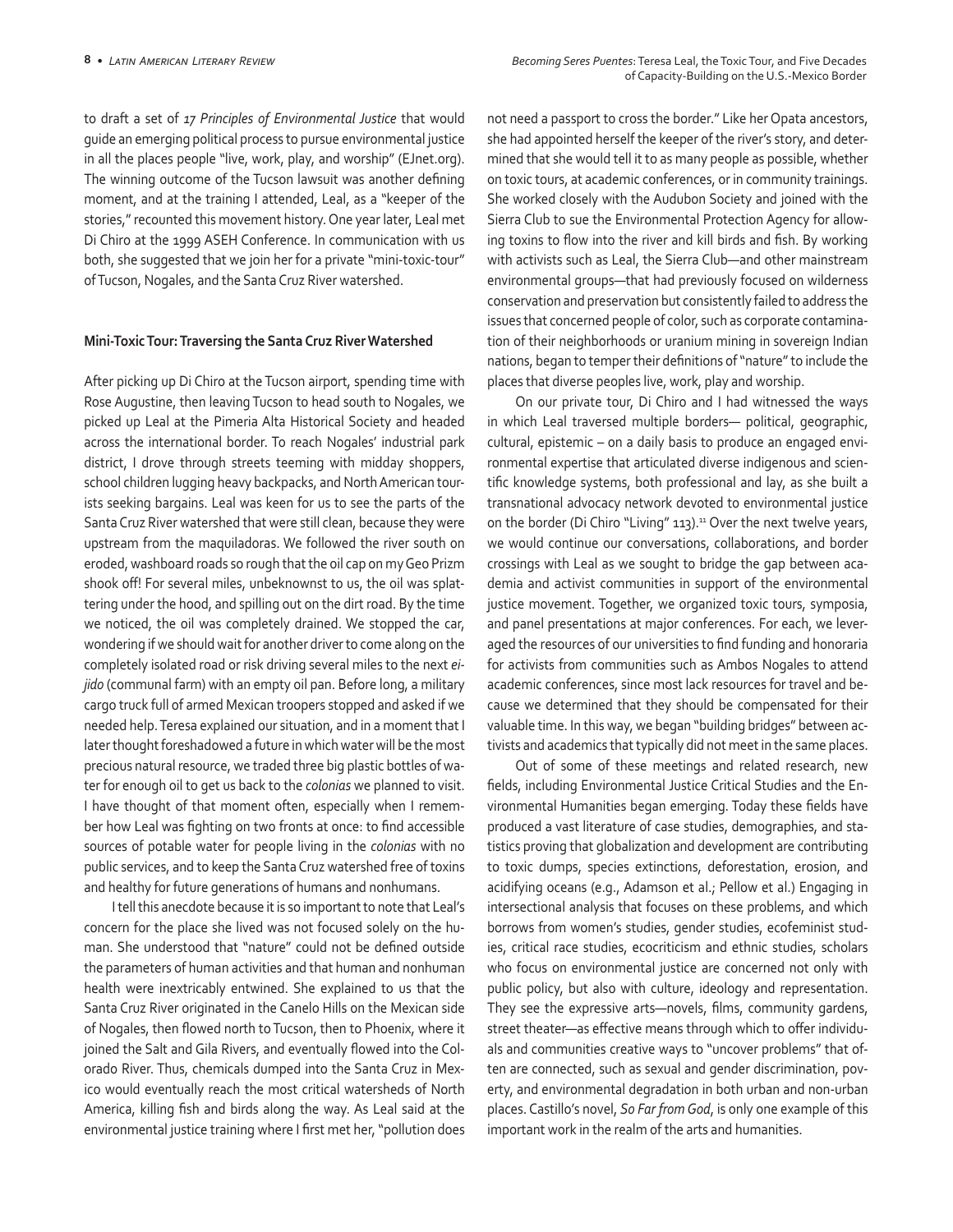*Becoming Seres Puentes*: Teresa Leal, the Toxic Tour, and Five Decades *Latin American Literary Review* **• 9** of Capacity-Building on the U.S.-Mexico Border

Importantly, at academic conferences strengthening environmental justice critical studies and the environmental humanities, self-taught intellectual/activists such as Leal illustrated that theory was not something that only academics could generate. Activists such as Leal were engaging in what we might call an "intersectional activism," reflective of the "intersectional analysis" that, today, is revealing the unevenness of inequality across diverse individuals and groups. Leal's grasp of the ways that human-nonhuman injustices were rooted in racism, militarism, colonialism, slavery, capitalism, land theft of Native peoples, and gender violence was nothing short of extensive and inspiring. She was equally committed to teaching women working in the maquiladoras and academics at conferences to understand these intersections and build a network capable of innovating new tools for raising the quality of life in border *colonias*.

In conference sessions over the years at the ASEH, ASLE and ASA, we began discussing the roles and relationships of activists and academics in the movement. Di Chiro proposed eloquently in "Living is for Everyone" that the role of the academic was twofold: to "provide crucial insight into the intransigence of political, economic, and cultural systems" and to "trace the persistence of alternative worldviews and lifeways envisioned by communities that suffer the negative consequences, but receive few of the benefits, of modern industrial society" (Di Chiro "Living," 113). While pointing out the reasons systems were not working, academics would also do work that was more optimistic: they would bring into critical conversation the innovative ideas, voices, perspectives, and hopefilled network-building practices of environmental justice activists who are "materializing the conditions of possibility for social and environmental change" (Di Chiro "Living," 113). One of those practices is the toxic tour and in the next section, I examine how this hope-filled action builds networks and encourages people to become what Leal calls "*seres puentes"* or "bridge beings."

#### **Bridging Activism and Academia for Environmental Justice**

In 2003, I was funded by the Association for the Study of Literature and Environment (ASLE) to organize "The Globalism and Environmental Justice Symposium" which would explore how to bridge the gap between environmental justice studies and activism. Teresa Leal, Margo Tamez (Lipan Apache), and Lori Thomas-Riddle (Akimel O'odham)—indigenous women activists and scholars with firsthand experience fighting for environmental justice communities in the Sonoran Desert borderlands—joined me as co-organizers. The symposium, held in Tucson, focused on urban nature, native lands, and grassroots activism, and examined the effects of globalism, corporate capitalism, and the selective, disproportionate distribution of toxic waste at native sacred sites and in the environments of low-income communities and people of color. The goal was specifically to push academic conversations about environmental justice beyond a focus on problems and towards proactive networking and successful actions that generate ideas for sustainable and hopeful futures.

Based on our experience of "building bridges" by funding activists to attend academic conferences, the symposium was unusual for convening not just academics, but writers, activists, artists, politicians, factory managers, workers, graduate students, seasoned community leaders, young rising stars in the people-of-color environmental justice movement, and tribal community members from the Hopi, Zuni, Navajo, Tohono O'odham and Akimel O'odham Nations of Arizona and Mexico. To be inclusive of everyone who wished to attend, housing and registration costs were kept low or free and food was provided for activists and graduate students by Food Not Bombs. Spanish translation was provided at every event so that people from both sides of the border could attend.

Unlike previous conferences that added a "toxic tour" as a peripheral field trip, we organized the ASLE Symposium to make the toxic tour the only scheduled event on the first day. As a result, over 90 of the symposium's 250 participants elected to take the trip across the U.S.-Mexico border to Nogales, Sonora, and the experience became central to most discussions that took place over the next two days. Once across the border, Leal guided those on the tour through three *colonias*. At one of the more progressive maquilas we heard from a factory manager and an environmental engineer who were working to make conditions in the factory better for the employees. We heard from artists who paint murals on the border fence to catalyze critical thinking and hope and from community leaders who were working to provide municipal services to the *colonias*. Throughout the tour, Leal discussed the struggle of social justice and environmental groups who are dealing with complicated issues caused by international trade agreements and corporate capitalist practices that do not take account of the social, cultural, and environmental impacts that will occur in border communities.



 **Teresa Leal at 2004 EJ Symposium**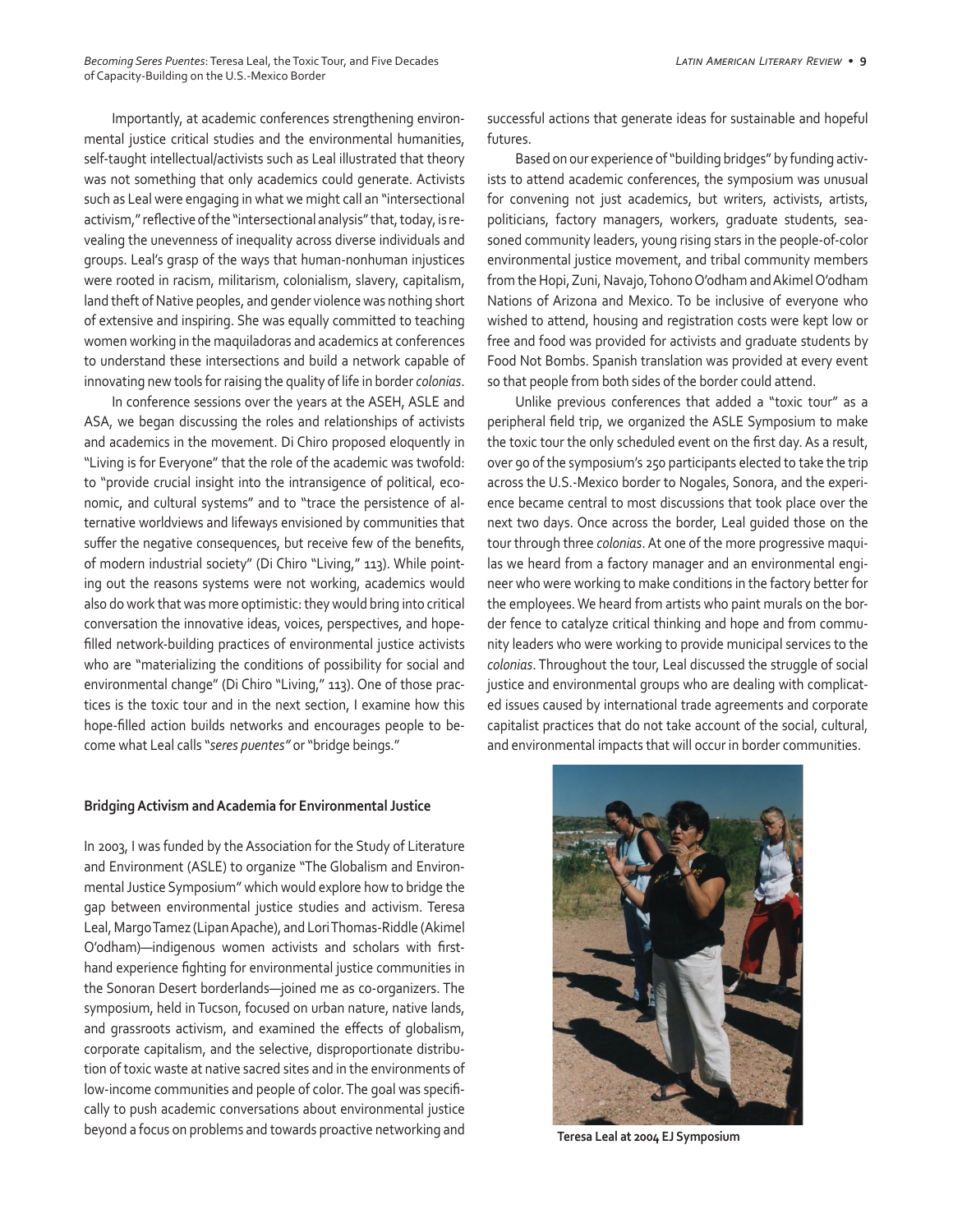Back in Tucson for more conventional panel discussions, we addressed the role of the writers fictionalizing not only the problems associated with environmental injustices, but characters who are engaging in actions to build networks and find solutions. In my own presentation, I drew connections between Ana Castillo's *So Far from God* and the toxic tour we had just experienced. When put into a context with the activities of SWOP, Comadres, Tucsonans for a Clean Environment, SNEEJ, and the EJ Summit, Fe's miscarriage and death illustrates why grass-roots groups must do more than raise awareness about problems if they hope to save their children and communities. Contemplative reflection, by itself, cannot lead to a clear understanding of the processes at work in a world where corporations allow persistent organic pollutants (POPs) to escape into the environment and find their way into body fats and breast milk, damage reproductive systems, cause birth defects, and literally threaten a community's health and survival. Fe's exposure to unseen chemicals helps to illustrate why place-based environmental justice groups focus not only on local community issues, but also challenge transnational corporate rhetoric about the benefits of free trade by gaining a broad understanding of global politics, civil rights legislation, toxics issues, and multinational trade agreement law which are affecting their communities.

Wrapping up the conference, Leal invited attendees to become *seres puentes*, "bridge beings" or bridge builders. "It is rare for an individual," she said, "to bring about substantial change alone, so people must build bridges that allow people to move from awareness of an injustice to action to address and find solutions to the injustice."12 She challenged both academics and activists attending the symposium to contribute meaningfully to social and environmental justice by telling stories, teaching about artworks and fiction, and engaging in performative actions such as toxic tours. Build bridges between the vast numbers of people suffering inequities, she said, and your students, communities and networks. Tell them we are being poisoned and dying. Become *seres puentes* and help us build our capacity to achieve a better, more equitable and just future in our border communities. Her reference to the 'poisoned and dying' strongly invoked a scene in *So Far from God*. Main character Sophia and her fellow comadres who have lost children to toxic exposure hang pictures of their loved ones around their necks. In an alternative performance of the Catholic "Way of the Cross" ritual, they stop at 12 stations along a path. At each station, they discuss the "things that were killing their land and turning the people of those lands into an endangered species" (Castillo 241–2). They declare, "we, as a people, are being eliminated from the ecosystem, too… Don't anybody care about that?" (242). The Way of the Cross ritual, like the toxic tour, becomes a series of performative opportunities for the participants to become 'beings' who bridge ideas, voices, and perspectives, with network-building practices that materialize "the conditions of possibility for social and environmental change" (Di Chiro "Living" 113).

#### **Assessing a Decade of Collaboration**

To prepare for the 2011 ASEH Conference in Phoenix, Arizona, I invited Teresa Leal and Giovanna Di Chiro to stay at my house for three days before the meeting. Held twelve years after the first ASEH toxic tour in 1999, this gathering offered us the opportunity to meet again and assess the toxic tour as a coalition building tool. We prepared slides, wrote our talks, and invited some of the activists we had worked with at the 2004 Symposium to attend our session to think about the outcomes of the social change opportunities that activists and academics had built together over the course of more than a decade.

When asked at the session if she thought the toxic tour had been an effective tool, Teresa Leal said that around 1991, after the EJ Summit and the attention-grabbing win by Tucsonans for a Clean Environment, she began to be contacted by concerned "politicians, academics, and solidarity groups" who wanted to visit Nogales and learn more about "the issues." They wanted me to "show them around and bring them in contact with the people and places affected…. *I gladly began to do so because it was a blessedly natural way of getting the word out* (emphasis Leal's)."13 Di Chiro recalled that at the conclusion of the first ASEH toxic tour, she had asked Leal and Augustine for their thoughts about the commitment, time and energy it takes to lead a tour. Both confessed to being exhausted from having to relive the memory of a child's death or their own or a relative's experience with cancer. However, they agreed that although the toxic tours were fatiguing and labor-intensive actions to organize, "this is a history that has to be told, and we decided that since this was a group of historians who might tell the story, it was worth it."<sup>14</sup> Leal also emphasized a point that she often made, "Events are good to prove a point, but it's not the everyday work we do" (Adamson et al. *EJ Reader* 53). The most important work was community training, like the meeting she led when I first met her. Movements "do not exist if there isn't… rotation of information and leadership…. [This is why] our biggest endeavor is training. We don't do politicking or lobbying; we do training and teach people to organize" (Adamson et al. *EJ Reader* 51).

In an update on the conditions at the border that continued to make individual and collective action so important, Leal told the ASEH audience about the worsening situation with immigration, border health, and the environment, all exacerbated by continued U.S. government efforts to build taller and longer fences.

The material wall continues to grow more solid and psychotic as time goes on. I get up every morning [and]… prepare to travel 4 blocks North, wait in line, cross the border, then walk 2 blocks to get to work at the museum. My average is about a 1.5 hour wait. As I stand in line, I also see the ICE [Immigration Control and Enforcement] buses arrive by the fence and more deported people deboarding. Many limping because they are recovering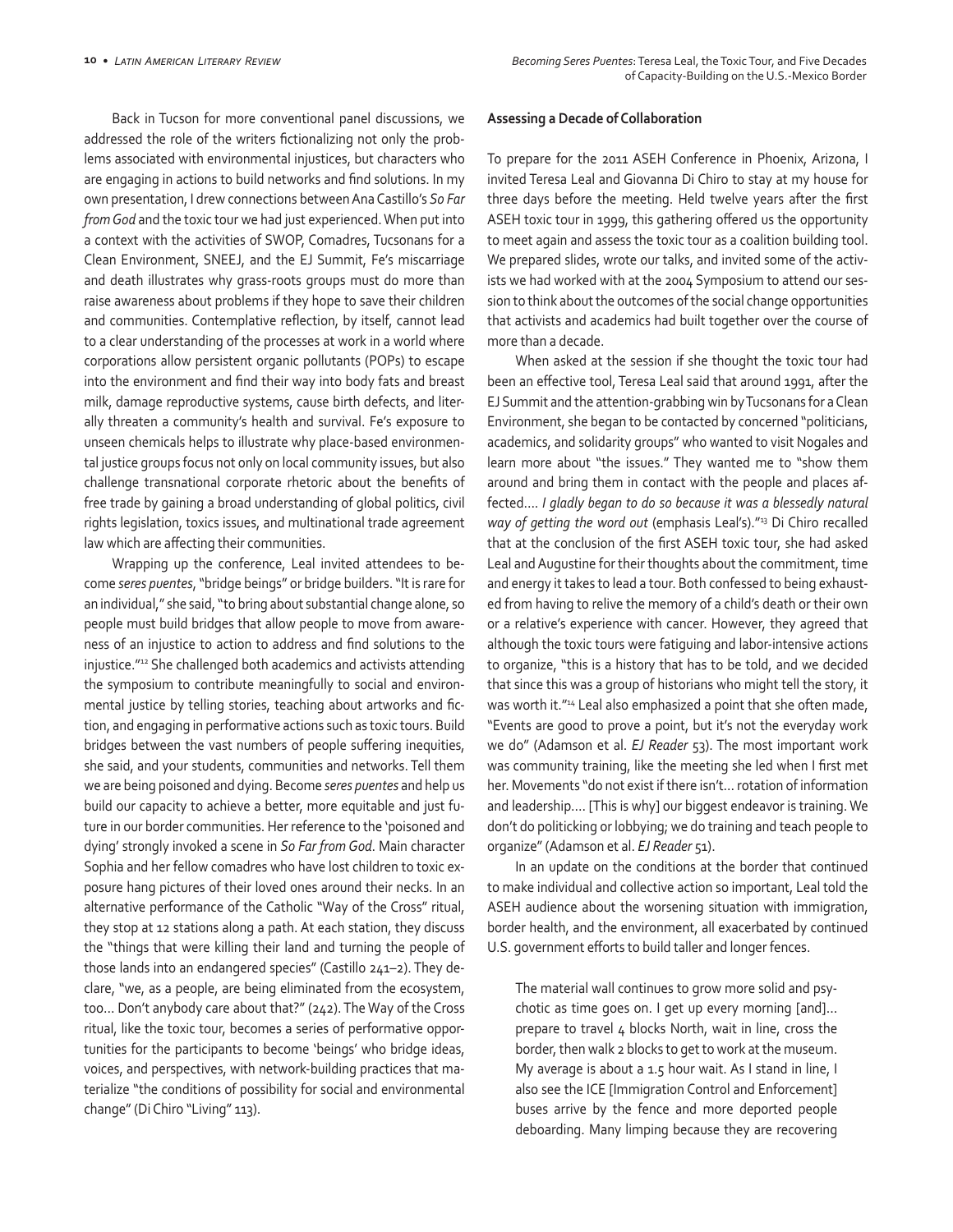from many days of walking in the hot desert sun with no food or water until they realize that all they want to do is get caught by the Migra (Border Patrol) and avoid dying like others they have had to leave behind in their death marches that initially began as a path to a new beginning or at least an end to poverty and slavery.… I watch their sad faces as they get off the bus, pick up their belongings bunched up in a plastic bag with their name on a tag. As a result of standing and feeling their frustration and terrible impotence, and being the creative or stubborn person I am, I have now added another move to [my morning routine]. I charge both my cellphones -Mexican and U.S. so that if I detect desolation in their eyes, I can at least break that disconnect by offering my cellphones. THANK GOD FOR CRICKET UNLIMITED CALLS AND TEXT MES-SAGES [Emphasis Leal's]. I… shamelessly offer them my U.S. cellphone in order for them to reconnect with the life they suddenly left behind in the states when they got picked up by ICE.

The wall dampens people's dreams and pride…. But it has not stopped… our right to topple those walls and turn them into bridges.<sup>15</sup>

Here Leal illustrates how she bridges witnessing with action on a daily basis in her own life to become *seres puentes* in support of justice, equity and dignity.

# **Conclusion: Five Decades of Capacity-Building on the U.S.- Mexico Border**

Woman around the world, from Africa to North America—including Wangari Maathai, Grace Lee Boggs, and Teresa Leal—have played a major role in the EJ movement as they have worked to reveal the often imperceptible, yet material impacts of toxic spills and climate change in ways that allow their communities to imagine how to fight back and become *seres puentes.*

They face terrible odds that were illustrated by her seat, at the 2016 Border Seder, next to the family of José Antonio Elena Rodríguez. Leal had participated in many events calling attention to Rodriguez's murder, usually acting as the English-Spanish translator bridging the languages and communities in her beloved Nogales. To use the words of Di Chiro, she embodied a "hope-filled activism" that materialized "the conditions of possibility for social and environmental change" (Di Chiro "Living," 113).

It is my hope that in the process of writing this essay, long overdue, I have made transparent how Teresa Leal's work, and now her memory, have created a model for others to follow as they seek to become *seres puentes*.

### **NOTES**

<sup>1</sup>My deepest thanks to José R. Soto, PhD, the youngest son of Teresa Leal, for reading this article and granting permission to write about his mother. Personal email to me dated June 14, 2021. I also thank my friend and colleague Giovanna Di Chiro for reading this essay for accuracy and for granting permission to print photos from her field research.

2 In Spanish *nogales* means walnuts.

<sup>3</sup> See Joni Adamson, "Teresa Leal." *Encyclopedia of Latinos and Latinas in the United States (ELLUS)*. Revised 2nd Edition. Suzanne Oboler and Deena Gonzales, eds. London: Oxford University Press, 2011.

<sup>4</sup>Leal attended high school in Sahuarita and Tucson, Arizona. After school let out in the afternoons, she would go to the cotton fields and distribute flyers warning agricultural workers about the dangers of chemicals and alerting them to the schedules of the planes spraying herbicides and pesticides (Adamson 2002, 46-47).

5 See Giovanna Di Chiro, "Bearing Witness or Taking Action?: Toxic Tourism and Environmental Justice," a study of the toxic tour which explains why environmental justice groups emphasize action over 'seeing' although seeing/witnessing is recognized as an important first step towards concrete action.

<sup>6</sup> After the 2011 ASEH Conference, Leal, Di Chiro and I began exchanging emails as we prepared to co-write an article assessing the toxic tour. Because of busy schedules, that essay was unfortunately never written. This essay attempts to right that missed opportunity.

7 See SWOP's homepage, https://www.swop.net/.

8 See SERI's homepage, https://www.seriaz.org/.

9 Personal email from Teresa Leal to Joni Adamson, dated August 31, 2010.

10 Personal email to the author from Teresa Leal dated August 31, 2010.

<sup>11</sup> Di Chiro's "Living is for Everyone" narrates our private toxic tour experiences in much more analytical depth than I can go into in this short essay; I encourage those with interest to read the essay closely.